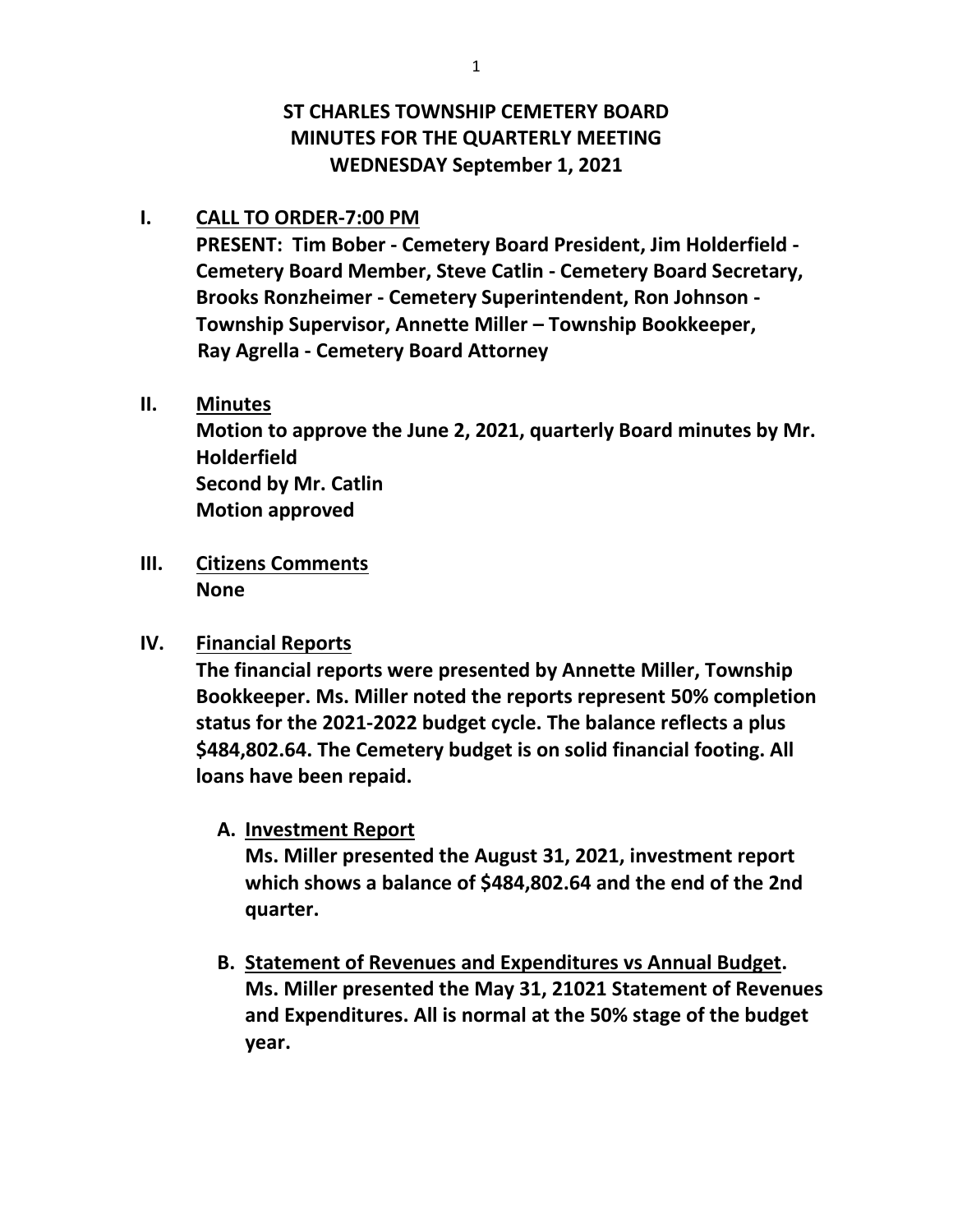**C. Balance Sheet.**

**Ms. Miller presented the August 31, 2021, Balance Sheet which reflects \$484,802.64 as of the end of the 2nd quarter. Ms. Miller also noted the next installment of real estate tax revenue, in the estimated amount of \$130, 040.75, will be received on September 8, 2021.**

**Motion to approve the Financial Reports by Mr. Catlin Second by Mr. Holderfield Motion approved**

#### **V. Cemetery Superintendent Report**

**Superintendent Ronzheimer reported a very busy summer, with total revenue at \$97,100. The cemetery activity report June 2, 2021- September 1, 2021, shows: Credit Card Sales = 2 Lot Sales= 32 Columbaria Sales= 10 Total Columbaria Niches Sold= 102 (Tower: A=53, B=49) Cremation Burials= 28 Full Burials= 17**

**Superintendent Ronzheimer also reported the backhoe is back in the shop for repairs and he is renting one in the interim. Discussion ensued regarding enhanced maintenance for the Columbarium property. A plan will be developed for additional revenue in the new budget to support expanded maintenance. Mr. Ronzheimer also reported that Skyline Tree Service, our preferred service provider, will be doing a community improvement project at South Cemetery, as part of Saluting Branches, an initiative of the Arborists United for Veterans Remembrance. The project will take place on September 22, 2021. Thanks to Superintendent Ronzheimer for coordinating this event.**

**Motion to Approve Report by Mr. Catlin Second by Mr. Holderfield Motion approved**